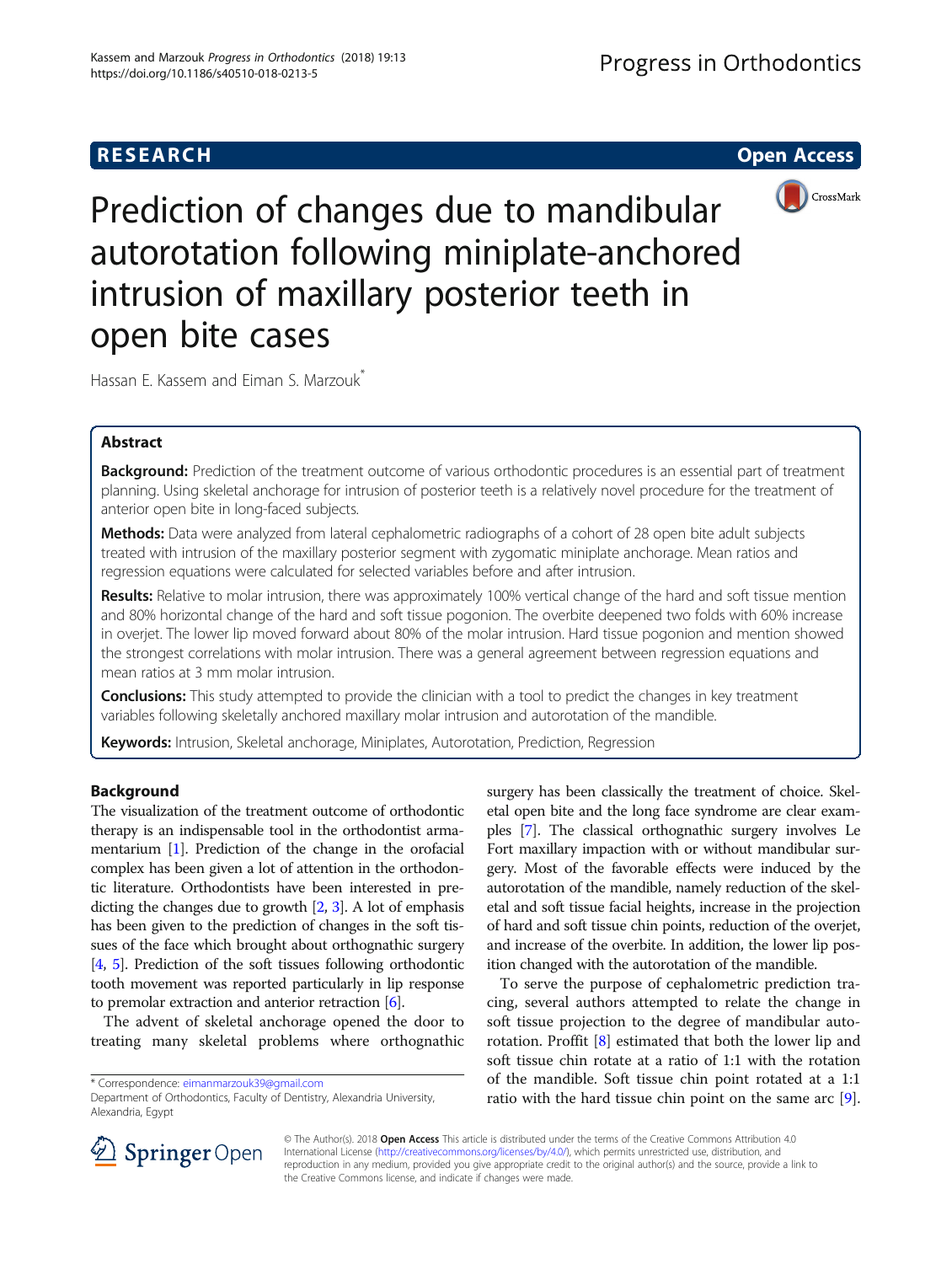Similarly, Lee et al. [[10](#page-6-0)] reported a 1:1 ratio between the mandibular soft tissue and hard tissue landmarks secondary to autorotation of the mandible following maxillary impaction. On the other hand, Mansour et al. [[11\]](#page-6-0) found that the soft tissue chin point and the mandibular sulcus point moved horizontally at a ratio of 0.86  $(r = 0.92)$  and 0.91  $(r = 0.91)$  relative to the corresponding hard tissue landmarks. Vertically, the soft tissue menton was displaced superiorly at a ratio of 1.2 relative to hard tissue menton ( $r = 0.79$ ). Van Butsele et al. [[12](#page-6-0)] reported that the lower lip moved 80% of the displacement of the menton by autorotation of the mandible.

Several authors attempted to correlate the changes brought about by maxillary impaction and mandibular autorotation to the amount of maxillary impaction. Bell et al. [[13](#page-6-0)] described a 1:1 ratio of vertical and sagittal hard tissue chin movement relative to maxillary impaction. Similarly, Fish et al. [[14\]](#page-6-0) described the same vertical ratio; however, they reported 70% advancement of the mandible relative to the amount of maxillary impaction. The chin point was found to move forward 4.8 mm for 5.4 mm superior positioning measured at the occlusal point of the maxillary first molar (calculated ratio = 1:0.88;  $r = 0.789$  [\[15\]](#page-6-0). This approach appears to be more clinically relevant since the amount of superior movement of the maxillary posterior teeth by either orthognathic surgery or orthodontic tooth movement is dictated by the treatment plan tailored to each individual case.

Similarly, Steinhäuser et al. [\[16\]](#page-6-0) reported the ratios of vertical displacement of skeletal and soft tissue points to the superior movement of the posterior nasal spine to be 60.9% at menton (Me), pogonion ( Pg) 69.8%, lower incisor 84.4%, soft tissue menton (Me´) 60.4%, soft tissue pogonion (Pg´) 49%, and lower lip by 72.4%. Horizontal ratios were: Me 79.7%, Pg 78.6%, and lower lip 23.4%. Moreover, they reported a difference in response with the different types of maxillary impaction. The advancement of the pogonion was 100% in parallel impaction group, 50% in posterior impaction with additional anterior subsidence group and 80% in the exclusive posterior impaction group.

Before the introduction of miniplates and miniscrews, the treatment options for adult open bite patients were either orthognathic surgery involving at least maxillary Le Fort I impaction or orthodontic camouflage by extruding the anterior teeth. Intrusion of the posterior teeth anchored by miniplates and miniscrews was an attractive alternative that can be considered a nonsurgical maxillary impaction [[17\]](#page-6-0). Furthermore, skeletal anchorage added the possibility of intruding mandibular posterior teeth to maximize the treatment benefit [[18\]](#page-6-0).

Several studies have reported on the findings of skeletally anchored maxillary posterior teeth intrusion [[19](#page-6-0)–[37](#page-6-0)]. However, few studies [\[30](#page-6-0)–[32,](#page-6-0) [37\]](#page-6-0) have reported soft tissue changes associated with posterior teeth intrusion (Table [1\)](#page-2-0).

We have previously reported on the skeletal, dental, and soft tissue effects following maxillary posterior intrusion using zygomatic miniplates [\[35](#page-6-0)–[37\]](#page-6-0). The objective of this paper is to present regression models that help provide more accurate prediction of the effect of molar intrusion on several skeletal, dental, and soft tissue parameters important for the clinician.

#### Methods

The data was derived from the sample previously reported by the authors [[36,](#page-6-0) [37](#page-6-0)]. The subjects recruited were 28 young adults (range = 19–28 years) presenting with 3–8-mm anterior open bite and posterior vertical maxillary dentoalveolar excess as determined by initial cephalograms. Ethical approval was obtained from the Ethics Committee of the Faculty of Dentistry, Alexandria University, Egypt. Each subject signed an informed consent for the participation in the study.

The detailed protocol used for the maxillary posterior segment intrusion was previously described [\[35\]](#page-6-0). The maxillary posterior segments were leveled with sectional wires from the first premolar to the second permanent molar. After reaching  $0.019 \times 0.025$  in stainless steel wire segment, a double transpalatal arch was fitted. Under local analgesia, titanium I-shaped miniplate (Gebrüder Martin GmbH & Co. KG, Tuttlingen, Germany) was screwed to the zygomatic buttress on each side. The lower end of the miniplate extended through the incision into the oral cavity and the terminal eyelet were modified into a hook. A NiTi coil spring (GAC, Bohemia, NY, USA) extended from the hook to the maxillary first molar, applied 450 g of intrusive force per side. The coil spring was replaced by a 0.012-in stainless steel ligature when the overbite reached 1 to 2 mm.

Data in this report were collected from lateral cephalometric radiographs taken before intrusion (following the leveling and alignment) and after maxillary posterior teeth intrusion. The radiographs were taken with the teeth in occlusion and lips at repose. All radiographs were traced by hand, and landmarks were identified by one observer on standard acetate paper with a sharp pencil [[38](#page-6-0)]. Landmarks relevant to this report are shown in Fig. [1](#page-3-0).

Measurements were taken using a digital caliper to the nearest 0.05 mm. Magnification was compensated for using the ruler grid of the radiograph. The horizontal reference line (HRL) was constructed through S point at 7° to SN. A line perpendicular to HRL passing through S represented the vertical reference line (VRL) [\[39](#page-6-0)].

### Statistical analysis

The intra-rater and inter-rater reliabilities were previously calculated  $[36, 37]$  $[36, 37]$  $[36, 37]$ . Paired t tests showed no statistically significant differences between pairs of measurements. Same examiner intraclass correlation coefficients were greater than 0.90 for hard tissue measurements and 0.84 for soft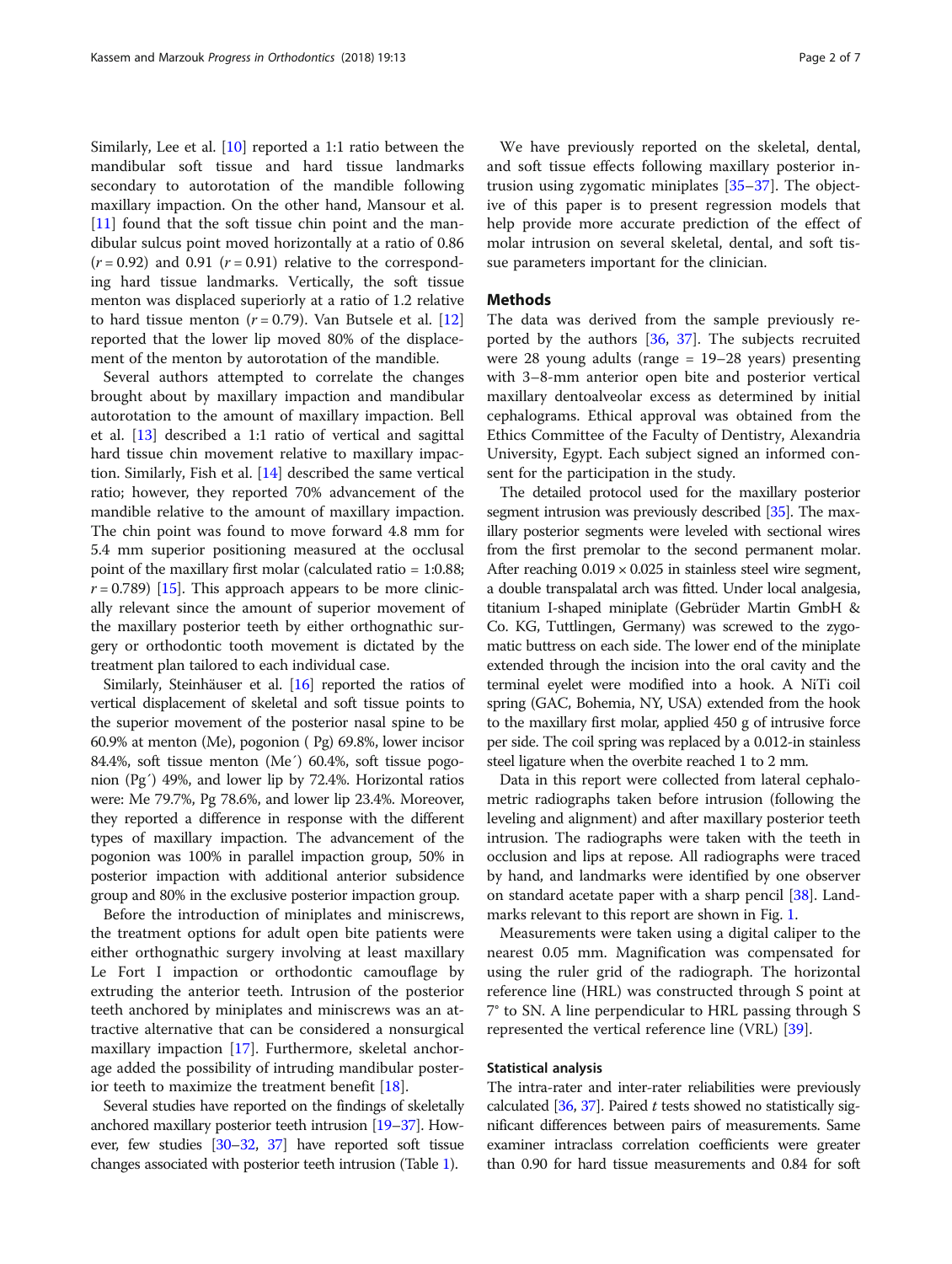|                                         | Intrusion     | Pg          | Pg'        | N-Me/LAFH            | Me'           | Lower lip                                                                     | Overjet       | Overbite          |
|-----------------------------------------|---------------|-------------|------------|----------------------|---------------|-------------------------------------------------------------------------------|---------------|-------------------|
| Sherwood et al. [19] <sup>a</sup>       | $-1.999$      |             |            | $-2.62$ <sup>9</sup> |               |                                                                               |               | 3.62 <sup>9</sup> |
| Sugawara et al. [18] <sup>a</sup>       | $-1.7(0.91)$  |             |            | $-1.5$ <sup>9</sup>  |               |                                                                               | $-1.39$       | 4.9 <sup>9</sup>  |
| Erverdi et al. [20] <sup>a</sup>        | $-2.6(1.39)$  |             |            |                      |               |                                                                               | $-2.0(2.53)$  | 3.7(2.4)          |
| Erverdi et al. [23] b                   | $-3.6(1.4)$   |             |            | $-2.9(1.3)$          |               |                                                                               | $-1.4(1.5)$   | 5.1(2.0)          |
| Kuroda et al. [24] <sup>a</sup>         | $-2.3(2.0)$   |             |            | $-3.6(1.8)$          |               |                                                                               | 3.6(2.4)      | 6.8(1.7)          |
| Xun et al. $[25]$ <sup>b</sup>          | $-1.8(0.7)$   | 2.5 $(2.6)$ |            | $-1.6(0.9)$          |               |                                                                               | $-2.0(2.2)$   | 4.2(0.9)          |
| Lee and Park [26] <sup>a</sup>          | $-2.2(1.7)$   | 2.17(2.47)  |            | $-2.63(1.96)$        |               |                                                                               |               | 5.47 (1.86)       |
| Akay et al. [27] b                      | $-3.49$       |             |            | $-3.79$              |               |                                                                               |               | 4.8 $9$           |
| Baek et al. [28] <sup>a</sup>           | $-2.39(1.76)$ | 2.4(2.32)   |            | $-2.53(1.9)$         |               |                                                                               |               | 5.56 (1.94)       |
| Buschang et al. [29] <sup>a</sup>       | N/A           | 2.4(2.3)    | N/A        | N/A                  | N/A           | N/A                                                                           | N/A           | N/A               |
| Dequchi et al. [30] <sup>a</sup>        | $-2.3(1.3)$   |             |            | $-2.6(2.5)$          |               | $-3.1$ (2.7) <sup>d</sup>                                                     | $-3.0(2.9)$   | 6.2(1.7)          |
| Akan et al. [31] b                      | $-3.37(1.21)$ |             |            | $-4.16(1.71)$        |               | $-0.42(1.17)$ <sup>e</sup>                                                    | $-1.68(2.0)$  | 4.79 (1.36)       |
| Foot et al. [32] b                      | $-2.9(0.8)$   |             |            | $-0.9(1.1)$          |               |                                                                               | $-0.1(1.2)$   | 3.0(1.5)          |
| Scheffler et al. [33] b                 | $-2.3(1.4)$   |             |            | $-1.6(2.2)$          |               |                                                                               |               | 2.2(1.6)          |
| Hart et al. $[34]$ <sup>b</sup>         | $-2.3(0.06)$  |             |            | $-1.5(0.03)$         |               |                                                                               | $-1.1(1.4)$   | 3.8(0.94)         |
| Marzouk et al. [35] b                   | $-3.1(0.74)$  |             |            |                      |               |                                                                               | $-1.7(0.82)$  | 6.55(1.83)        |
| Marzouk and<br>Kassem [36] <sup>a</sup> | $-3.04(0.79)$ | 2.45(0.05)  | N/A        | $-3.57(1.15)$        | N/A           | N/A                                                                           | $-3.39(2.04)$ | 6.93 (1.99)       |
| Marzouk and<br>Kassem [37] <sup>a</sup> | $-3.04(0.79)$ | N/A         | 2.43(0.47) | N/A                  | $-3.12(0.58)$ | $-1.15(0.22)^d$<br>$-1.23(0.05)$ <sup>e</sup><br>$1.78$ $(0.74)$ <sup>†</sup> | N/A           | N/A               |

<span id="page-2-0"></span>Table 1 Selected variables from studies of molar intrusion

<sup>a</sup>Measurements taken post-treatment and extractions were involved

**b**Measurements taken post-intrusion

<sup>c</sup>Measured at point B

<sup>d</sup>Measured to Sn-Pg<sup>'</sup><br><sup>e</sup>Measured to E-line Measured to E-line

f Measured to true vertical

<sup>9</sup>S.D. not reported

tissue measurements. Intraclass correlation coefficients between examiners were greater than 0.87 and 0.79 for hard and soft tissue measurement, respectively. Ratios between pairs of measurements were calculated. The data were verified for normality of the measurements using histograms and Shapiro-Wilk tests. Scatter plots were used to confirm linearity and homoscedasticity. Paired  $t$  tests were used to compare pre-intrusion and post-intrusion variables. Pearson product moment correlation tests were performed to calculate regression coefficients and derive regression equations. The statistical analysis was done using the Statistical Package for the Social Science (SPSS, Version 20). Significance level was set at  $P \le 0.05$  for paired t comparisons. Bonferroni correction was used to avoid type I error with multiple correlation testing; hence, significance level was set at  $P \le 0.01$ .

### Results

Table [2](#page-3-0) shows selected variables before and after maxillary posterior teeth intrusion where the selected variable showed statistically significant differences.

Mean ratios between the amount of intrusion measured at the maxillary first molar and selected variables are reported in Table [3.](#page-3-0) The hard tissue chin point and the soft tissue chin points moved forward 79 and 80%, respectively, of the distance the maxillary first molar was intruded. The facial height at Me and Me′ decreased at approximately 1:1 of the maxillary first molar intrusion. The overbite was found to deepen two fold, whereas the overjet was reduced by 61% of the maxillary molar movement. The lower lip moved horizontally 83% of the amount of intrusion.

Linear regression showed that upper molar intrusion was a significant predictor for all the selected variables (Table [4](#page-3-0)). Regression equations explained more than 50% of the variation of Pg-VRL, Me-HRL, overbite, overjet, and Me′-HRL. Less than 30% in the variability of Pg′-VRL and labrale inferius (Li)-VRL could be explained by the regression equations. Using the obtained regression equations, a typical 3-mm molar intrusion will result in 2.36 and 2.48 mm forward movement of Pg ( $r = -0.88$ ,  $P \le 0.001$ ) and Pg' ( $r = -0.4$ ,  $P \le 0.01$ ),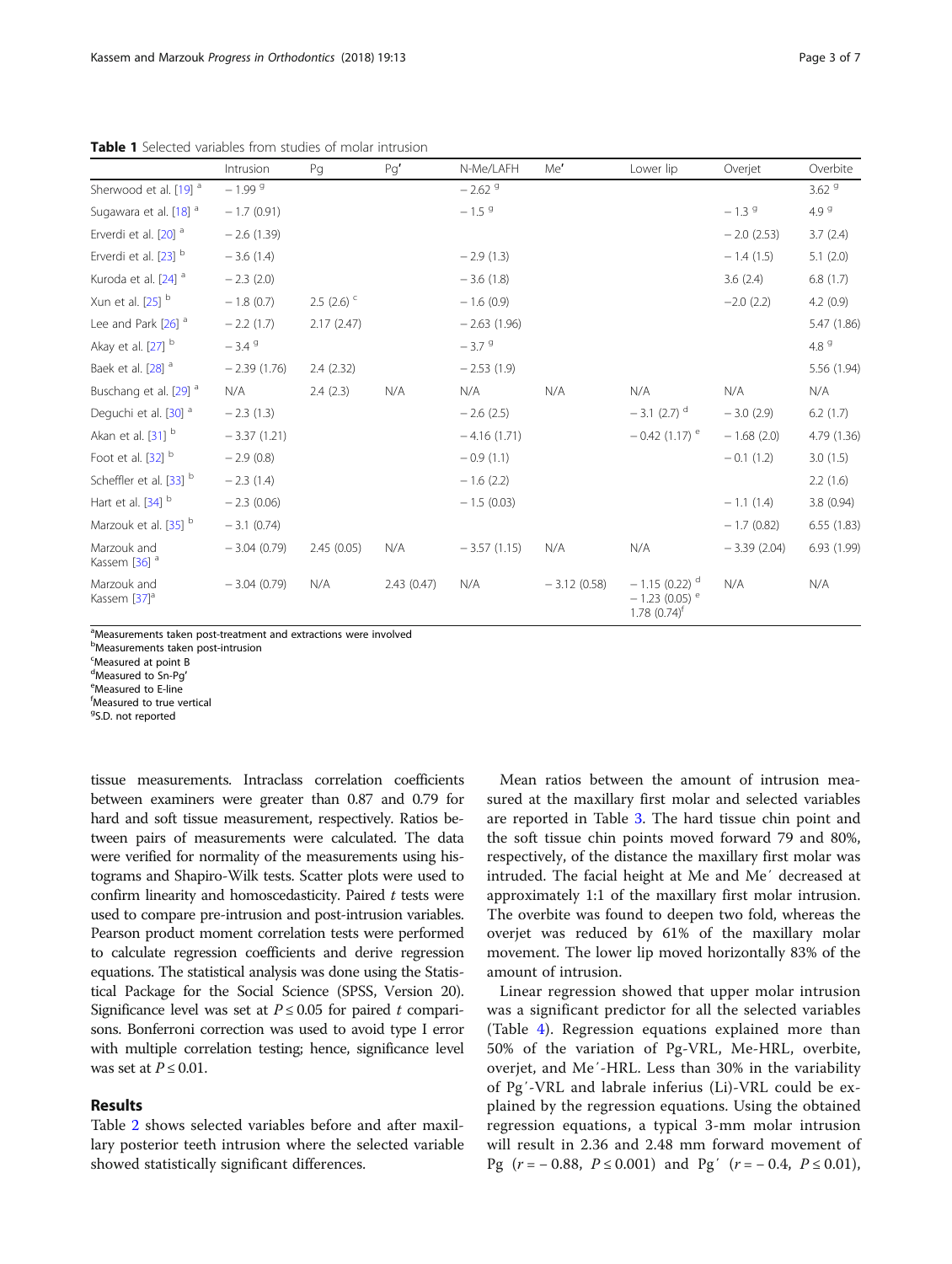<span id="page-3-0"></span>

respectively, − 3.1-mm upward movement of both Me  $(r = 0.91, P \le 0.001)$  and Me'  $(r = 0.77, P \le 0.001)$ , 6.39 mm increase of the overbite  $(r = -0.73, P \le 0.001)$ , and 1.81mm reduction in the overjet ( $r = 0.72$ ,  $P \le 0.001$ ). Prediction equation for the lower lip showed 2.55-mm forward movement for 3-mm intrusion  $(r = -0.51, P \le 0.01)$ .

Table [5](#page-4-0) shows a comparison between prediction of the selected variables according to calculated mean ratios and regression equations for 3 mm of molar intrusion.

Table 2 Comparison of selected variables before and after maxillary posterior teeth intrusion

|                  | Before intrusion |      | After intrusion |      | Difference |      |       |
|------------------|------------------|------|-----------------|------|------------|------|-------|
| Variable<br>(mm) | Mean             | S.D. | Mean            | S.D. | Mean       | S.D. | $P^a$ |
| $U6-PP$          | 28.31            | 2.48 | 25.27           | 2.23 | $-3.04$    | 0.79 | ¥¥    |
| Pg-VRL           | 44.87            | 2.39 | 47.29           | 2.12 | 2.42       | 0.19 | **    |
| Me-HRI           | 106.85           | 2.51 | 103.60          | 2.50 | $-3.25$    | 0.77 | **    |
| Pg'-VRL          | 73.72            | 1.32 | 76.18           | 1.08 | 2.46       | 0.28 | **    |
| Me'-HRI          | 114.35           | 1.29 | 111.18          | 1.53 | $-3.17$    | 0.42 | ¥¥.   |
| Overbite         | $-4.86$          | 1.69 | 1.32            | 0.85 | 6.18       | 1.35 | **    |
| Overjet          | 5.71             | 1.38 | 3.84            | 1.56 | $-1.87$    | 0.44 | ₩     |
| Li-VRL           | 80.69            | 1.45 | 83.22           | 1.14 | 2.53       | 0.23 | **    |

<sup>a</sup>Paired t test

 $*P \leq 0.01$ ;  $*P \leq 0.001$ 

| <b>Table 3</b> Mean ratios between mean molar intrusion and |  |  |  |  |
|-------------------------------------------------------------|--|--|--|--|
| selected variables                                          |  |  |  |  |

|       |   |          | Mean ratio     |
|-------|---|----------|----------------|
|       |   | Pg-VRL   | $-1.00:0.79$   |
|       |   | Me-HRL   | $-1.00 - 1.06$ |
|       |   | Pg'-VRL  | $-1.00:0.80$   |
| U6-PP | ÷ | Me'-HRI  | $-1.00 - 1.04$ |
|       |   | Overbite | $-1.00:2.03$   |
|       |   | Overjet  | $-1.00 - 0.61$ |
|       |   | Li-VRL   | $-1.00:0.83$   |

Representative lateral cephalometric radiographs before and after intrusion are shown in Fig. [2](#page-4-0).

# **Discussion**

Prediction of outcomes of various orthodontic procedures is important for treatment planning. The use of skeletal anchorage for molar intrusion in skeletal open bite patients allowed the orthodontists to yield orthopedic changes in adults using mandibular autorotation. In the current study, data from before and after intrusion were used to provide the clinician with tools to predict changes following intrusion of maxillary posterior teeth.

The authors chose the landmarks most likely to affect the clinician treatment decision following maxillary molar intrusion, namely the horizontal position of the chin, the face height, the overbite and the overjet, and the lower lip position.

In the present study, the hard tissue pogonion was found to move forward at a ratio of 1:0.79 to the maxillary molar intrusion. This is close to the findings of Lee and Park [\[26\]](#page-6-0) who reported a ratio of 1:0.9. Xun et al. [\[25\]](#page-6-0) reported a ratio of 1:1.3 for the forward movement of the point B. This modest difference between the two points can be explained that they do not necessarily lie on the same arc of rotation. Bell et al. [\[13\]](#page-6-0) described a 1:1 ratio of vertical and sagittal hard tissue chin movement relative to

| Table 4 Regression between upper molar intrusion and |  |  |  |
|------------------------------------------------------|--|--|--|
| selected variables                                   |  |  |  |

|          | Regression equation  | $\mathcal{L}$ | ŕ       | P    |  |
|----------|----------------------|---------------|---------|------|--|
| Pg-VRL   | $1.79 + -0.19$ U6-PP | 0.79          | $-0.88$ | $**$ |  |
| Me-HRI   | $-0.63 + 0.83$ U6-PP | 0.82          | 0.91    | $**$ |  |
| Pg'-VRL  | $2.18 + -0.10$ U6-PP | 0.16          | $-0.40$ | $*$  |  |
| Me'-HRI  | $-1.96 + 0.38$ U6-PP | 0.59          | 0.77    | $**$ |  |
| Overbite | $2.88 + -1.17$ U6-PP | 0.53          | $-0.73$ | $**$ |  |
| Overjet  | $-0.67 + 0.38$ U6-PP | 0.51          | 0.72    | $**$ |  |
| Li-VRL   | $2.13 + -0.14$ U6-PP | 0.27          | $-0.51$ | $*$  |  |
|          |                      |               |         |      |  |

<sup>a</sup>Pearson moment correlation coefficient

 $*P \leq 0.01$ ;  $*P \leq 0.001$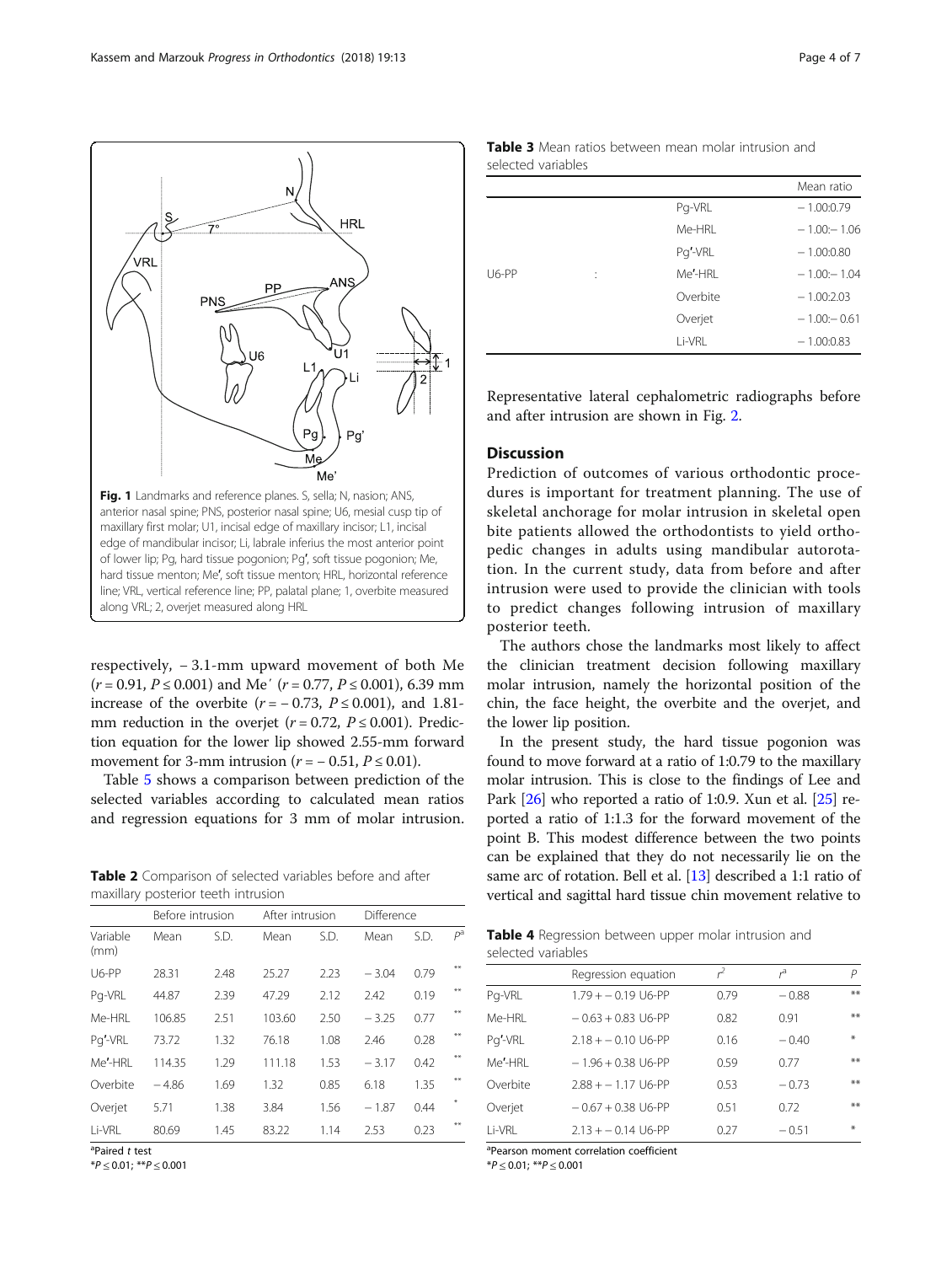<span id="page-4-0"></span>Table 5 Prediction of selected variables according to mean ratios and regression equations for 3 mm of molar intrusion

|          | Mean ratio | Regression |
|----------|------------|------------|
| Pg-VRL   | 2.37       | 2.36       |
| Me-HRL   | $-3.18$    | $-3.12$    |
| Pg'-VRL  | 2.40       | 2.48       |
| Me'-HRI  | $-3.12$    | $-3.10$    |
| Overbite | 6.09       | 6.39       |
| Overjet  | $-1.83$    | $-1.81$    |
| Li-VRL   | 2.49       | 2.55       |

maxillary impaction. On the other hand, Fish et al. [[14](#page-6-0)] described reported 70% advancement of the mandible relative to the amount of maxillary impaction, which approximates the ratio obtained in the present study. Wang et al. [\[15\]](#page-6-0) reported a strong correlation between the amount of maxillary superior positioning and the displacement of the chin following maxillary impaction and mandibular autorotation ( $r = 0.79$ ) at a ratio of 1:0.88, which are similar to the findings of the present study. Moreover, Steinhäuser et al. [\[16](#page-6-0)] found that pogonion moved forward 78.6% of the distance of maxillary impaction measured at the posterior nasal spine. When measuring the change at pogonion in exclusive posterior impaction subjects, which resembles the effects of maxillary posterior segment intrusion, the forward advancement at pogonion was found to be 80% of the amount of maxillary impaction, which is in accordance with the current results.

The reduction of the facial height reported in the study (1:1) was found to agree with several authors [[18](#page-6-0), [26](#page-6-0)–[28,](#page-6-0) [30\]](#page-6-0). Some studies reported lower [[23,](#page-6-0) [25](#page-6-0), [33,](#page-6-0) [34](#page-6-0)] and higher ratios [[19,](#page-6-0) [24](#page-6-0), [31\]](#page-6-0). The differences

did not deviate largely from the present report; however, it can be explained by the different methods of measuring the facial height used in the different studies. In addition, some studies reported measurements post-treatment that may have involved extractions that may have altered the facial height [[18](#page-6-0), [19,](#page-6-0) [24](#page-6-0), [26,](#page-6-0) [28](#page-6-0), [30\]](#page-6-0). In samples of orthognathic surgery subjects treated with maxillary impaction, Bell et al. [\[13](#page-6-0)] and Fish et al. [\[14](#page-6-0)] reported 1:1 ratio of vertical displacement of the hard tissue chin relative to the amount of maxillary impaction following mandibular autorotation. Steinhäuser et al. [\[16](#page-6-0)] found the vertical displacement at Me was 60.9% of the amount of maxillary impaction measured at PNS. This may be attributed to the different methods used for maxillary impaction, where they reported different displacements at Pogonion depending on whether the impaction was parallel, posterior, or posterior with anterior lowering.

The soft tissue pogonion was found to move at the same ratio as the hard tissue pogonion. Similarly, soft tissue menton showed the same ratio of change as hard tissue menton. Schendel et al. [[9\]](#page-6-0) reported that the soft tissue chin point rotated at a 1:1 ratio with the hard tissue chin point on the same arc following mandibular autorotation due to maxillary impaction surgery. In addition, Lee et al.  $[10]$  $[10]$  reported a 1:1 ratio between the mandibular soft tissue and hard tissue landmarks secondary to autorotation of the mandible following maxillary impaction. On the other hand, Mansour et al. [[11](#page-6-0)] reported that the soft tissue chin point moved horizontally at a ratio of 0.86 relative to the corresponding hard tissue chin, whereas the soft tissue menton displaced superiorly at a ratio of 1.2 relative to hard tissue menton. The explanation stated by the authors was the stretching

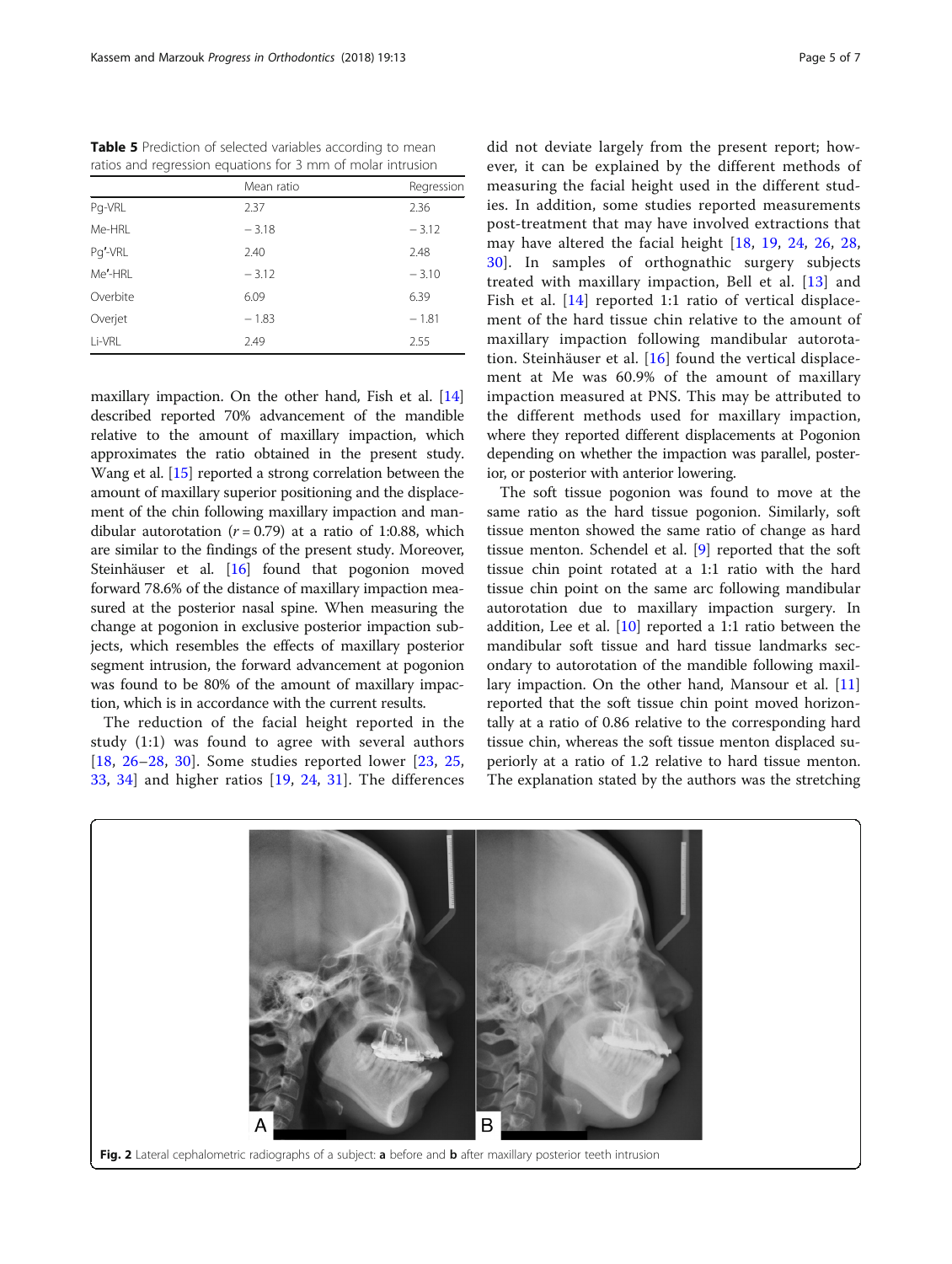of the soft tissue following the upward and forward displacement of the mandible after maxillary impaction surgery. Steinhäuser et al. [[16\]](#page-6-0) found an equal ratio for the vertical displacement of Me and Me′ (60.9 and 60. 4%, respectively); the ratios, however, are smaller compared to the present study which may be attributed to the cumulative effect of the different methods of maxillary impaction used in their sample.

Comparing ratios of change of dental measurement will be limited to the few studies reporting values following intrusion [\[23,](#page-6-0) [25](#page-6-0), [27](#page-6-0), [31](#page-6-0)–[34](#page-6-0)]. In the present study, the ratio of overbite correction to the amount of molar intrusion was approximately 1:2. This agrees with one of the prosthodontic tenets that each millimeter of molar intrusion yields a 2 to 3 mm closure of the anterior bite [[40\]](#page-6-0). Similar ratios were reported by Xun et al. [\[25\]](#page-6-0) and Hart et al. [\[34\]](#page-6-0). Smaller ratios were found by several authors [\[23](#page-6-0), [27,](#page-6-0) [31](#page-6-0)–[33\]](#page-6-0). This may be attributed to the compensatory eruption of mandibular molars during maxillary molar intrusion which was reported in other studies [\[18\]](#page-6-0). In the present study, a strict protocol was followed to avoid this effect [\[36](#page-6-0)].

The overjet was found to reduce by 60% of the amount of molar intrusion. Few studies reported the change in overjet immediately following intrusion. The ratios varied from as low as 1:0.03  $[32]$  to as high as 1:1.1  $[25]$  $[25]$ . Since the overjet is measured at the incisal edge of the lower incisor, different arcs of rotation will be displayed by the incisal edge depending on their pre-treatment position. Moreover, the axial inclination of the lower incisor may change during the autorotation of the mandible as the lower incisors are moved closer to the muscles of the lower lip out of their equilibrium zone. Predicting the change of the overjet in Class II situations, the clinician can decide whether the overjet will be entirely corrected by mandibular autorotation or other treatment procedures such as premolar extractions will be needed.

In this study, the lower lip moved forward at ratio of 1:0.8 to the amount of maxillary molar intrusion. Akan et al. [\[31](#page-6-0)] reported negligible effect on the position of the lower lip immediately following intrusion; the measurement, however, was relative to the E-line whose position will change with the autorotation of the mandible. Steinhäuser et al. [[16](#page-6-0)] found that the lower lip moved forward 23.4% of the mean distance of maxillary impaction. Differences in the response of the soft tissue have been attributed to many factors including initial lip length, thickness, and pretreatment labial tension [[41](#page-6-0), [42](#page-6-0)].

Approaches to predict changes using pre-treatment and post-treatment results varied from using mean ratios, linear regressions, and step-wise regressions. Ratios of means are commonly reported in the literature for the prediction of soft tissue to hard tissue changes following treatment. However, regression analyses were shown to offer more accurate predictions [[6,](#page-6-0) [43\]](#page-6-0). Ratios of means were reported in this study to facilitate comparison with the published literature. In the present study, the strongest correlation coefficients were reported for the hard tissue points: pogonion ( $r = -0.88$ ,  $P \le 0.001$ ) and menton  $(r = 0.91, P \le 0.001)$ , whereas prediction equations for the change in soft tissue landmarks were weaker particularly for soft tissue pogonion  $(r = -0.40, P \le 0.01)$ and the lower lip ( $r = -0.51$ ,  $P \le 0.01$ ) compared to soft tissue menton ( $r = 0.77$ ,  $P \le 0.001$ ). The soft tissue pogonion and the lower lip can be considered highly susceptible to strain and least reproducible in serial radiographs  $[42]$  $[42]$ . Generally, prediction equations for 3mm molar intrusion yielded results similar to those obtained from the ratios of means obtained in this study.

The primary objective of this paper is to help the clinician predict changes that will happen in key treatment planning parameters when using molar intrusion. The prediction parameters may be used for manual cephalometric predication and to adjust computer software algorithms for visualized treatment outcome prediction. These predictions enable the patient to make informed treatment decisions based on patient satisfaction with the predicted treatment outcome. It is noteworthy that despite the use of cephalometric predictors, patientcentered outcome such as patient satisfaction and patient comfort during treatment are of prime importance and need to be addressed in future studies.

## Conclusions

This study attempted to present mean ratios and regression equations to enable the clinician to predict the change in key treatment parameters with the intrusion of the maxillary posterior teeth.

#### Availability of data and materials

The data supporting the conclusions of this article are included in tables within the article.

#### Authors' contributions

The work presented here was carried out in collaboration of both authors. HEK participated in the design of the study and coordination, studied the scientific background necessary to perform the study, interpreted the results, performed the statistical analysis, and also wrote and edited the manuscript. ESM contributed to the design of the study, performed the clinical part, participated in the data collection, interpreted the results, helped with the statistical analysis, and also edited the manuscript. Both authors read and approved the final manuscript. The authors confirm that the content of the manuscript has not been published or submitted for publication elsewhere.

#### Ethics approval and consent to participate

The research has been performed in accordance with the Declaration of Helsinki and ethical approval was obtained from the Ethics Committee of the Faculty of Dentistry, Alexandria University, Egypt. Each subject signed an informed consent for the participation in the study.

#### Competing interests

The authors declare that they have no competing interests.